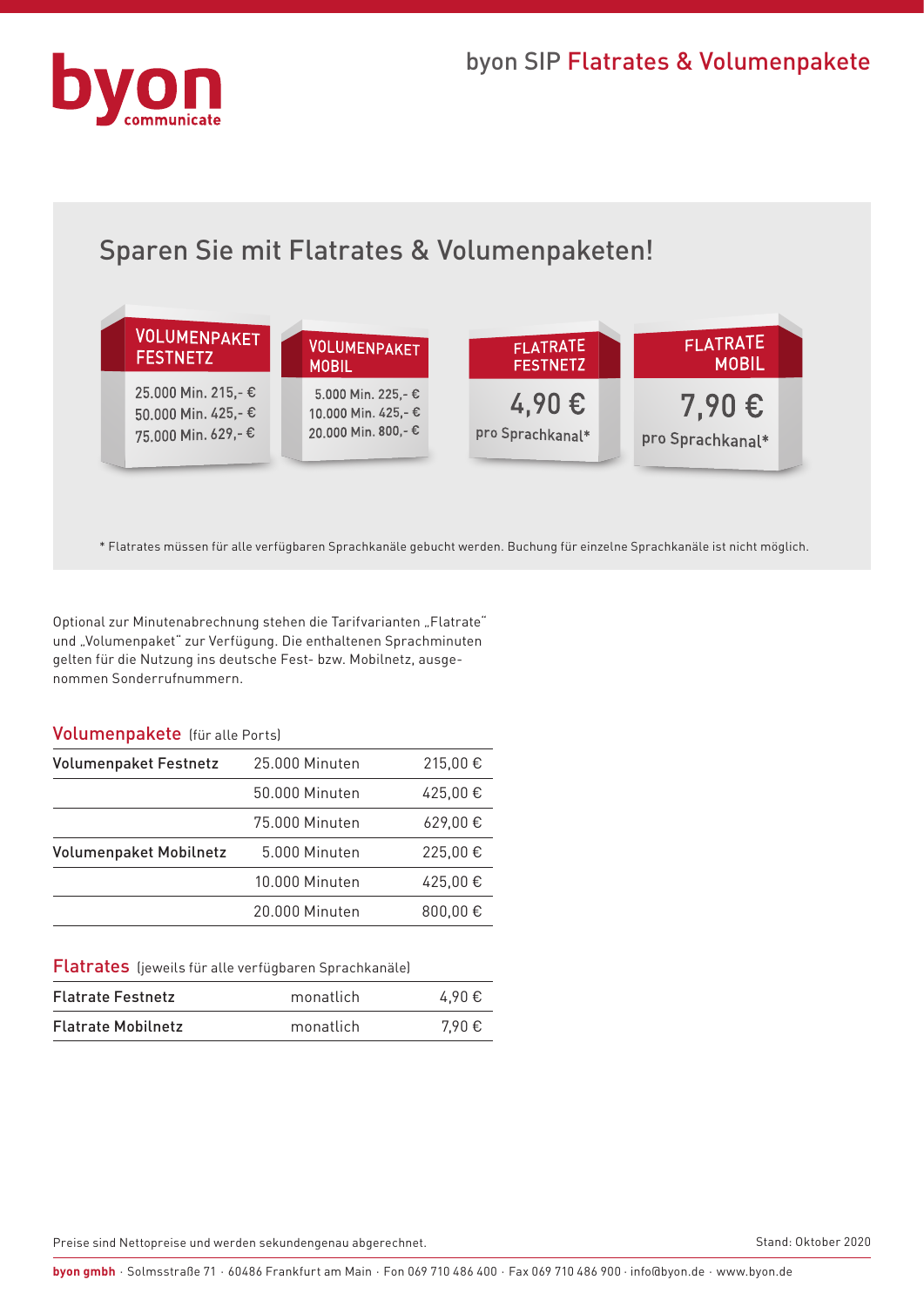

## byon SIP Tarife Festnetz Deutschland

#### Grundgebühr /Monat

| <b>SIP Trunk</b>     | $0.00 \in$ |
|----------------------|------------|
| je Channel           | 0.75E      |
| Einrichtung/einmaliq |            |
| je Channel           | 5.00€      |

| <b>Festnetz/Minute</b> |             |  |
|------------------------|-------------|--|
| Inland                 | $0.009 \in$ |  |

Mobilfunk/Minute Inland

| $0.05 \in$ |  |
|------------|--|

|                                   | €/Minut     |
|-----------------------------------|-------------|
| Α                                 |             |
| Afghanistan                       | 0,300€      |
| Albania                           | 0,170€      |
| Algeria                           | 0.140€      |
| Andorra                           | 0,075€      |
| Angola                            | $0,150 \in$ |
| Anguilla                          | $0.200 \in$ |
| Antigua Barbuda                   | 0,250€      |
| Argentina                         | 0,050€      |
| Armenia                           | 0,160€      |
| Aruba                             | 0,250€      |
| Ascension                         | 1,600€      |
| Australia                         | $0,025 \in$ |
| Australia-Cocos&Christmas<br>Isla | 1,000€      |
| <b>Australian Ex Territories</b>  | 1,500€      |
| Australian Ex-Norfolk             | 1,500€      |
| Austria                           | $0,020 \in$ |
| Azerbaijan                        | 0,230€      |
| B                                 |             |
| <b>Bahamas</b>                    | $0,200 \in$ |
| Bahrain                           | 0,180€      |
| Bangladesh                        | 0,120€      |
| <b>Barbados</b>                   | $0,200 \in$ |
| Belarus                           | $0,380 \in$ |
| Belgium                           | 0,020€      |
| <b>Belize</b>                     | 0,290€      |
| Benin                             | 0,250€      |
| Bermuda                           | $0,100 \in$ |
| Bhutan                            | 0,180€      |
| Bolivia                           | 0,120€      |
| Bosnia Herzegovina                | 0,180€      |
| Botswana                          | 0,120€      |
| Brazil                            | $0,080 \in$ |
| Brunei Darussalam                 | 0,070€      |
| <b>Bulgaria</b>                   | 0,100€      |
| <b>Burkina Faso</b>               | 0,250€      |
| Burundi                           | 0,580€      |
| C                                 |             |
| Cambodia                          | 0,220€      |
| Cameroon                          | 0,250€      |
| Canada                            | 0,025€      |
| Cape Verde                        | $0,300 \in$ |
| Cayman Islands                    | 0,180€      |
| Central Africa                    | 0,380€      |

| €/Minute    |                          | €/Minute    |                           | €/Minute    |
|-------------|--------------------------|-------------|---------------------------|-------------|
|             | Chad                     | 0,790€      | <b>GMSS</b>               | 5,000€      |
| 0,300€      | Chile                    | $0,050 \in$ | Greece                    | 0,020€      |
| 0,170€      | Chile-Easter Island      | 0,790€      | Greenland                 | 0,490€      |
| 0,140€      | China                    | $0,035 \in$ | Grenada                   | 0,250€      |
| 0,075€      | Colombia                 | 0,120€      | Guadeloupe                | $0,090 \in$ |
| 0,150€      | Comoros                  | 0,390€      | Guam                      | 0,070€      |
| 0,200€      | Congo                    | 0,390€      | Guatemala                 | 0,200€      |
| $0,250 \in$ | Congo Dem Rep            | 0,320€      | Guiana French             | 0,150€      |
| 0,050€      | Cook Islands             | 0,790€      | Guinea                    | $0,500 \in$ |
| 0,160€      | Costa Rica               | 0,120€      | Guinea Bissau             | $0,590 \in$ |
| $0,250 \in$ | Cote d'Ivoire            | 0,320€      | Guyana                    | 0,320€      |
| 1,600€      | Croatia                  | $0,035 \in$ | н                         |             |
| $0,025 \in$ | Cuba                     | 1,200€      | Haiti                     | $0,350 \in$ |
| 1,000€      | Cuba-Guantanamo Bay      | 1,200€      | Honduras                  | $0,370 \in$ |
|             | Cyprus                   | 0,080€      | Hong Kong                 | $0,035 \in$ |
| 1,500€      | Czech Republic           | $0,035 \in$ | Hungary                   | $0,020 \in$ |
| 1,500€      | D                        |             | ı                         |             |
| $0,020 \in$ | Denmark                  | 0,020€      | Iceland                   | 0,270€      |
| 0,230€      | Diego Garcia             | 1,250€      | India                     | $0,170 \in$ |
|             | Djibouti                 | 0,390€      | Indonesia                 | 0,150€      |
| 0,200€      | Dominica                 | 0,250€      | Inmarsat                  | 5,000€      |
| 0,180€      | Dominican Republic       | 0,180€      | Inmarsat-B                | 2,500€      |
| 0,120€      | E                        |             | Inmarsat-BGAN             | 2,000€      |
| $0,200 \in$ | <b>East Timor</b>        | 1,250€      | Inmarsat-BGAN-HSD         | 7,000€      |
| 0,380€      | Ecuador                  | 0,220€      | Inmarsat-B-HSD            | 1,000€      |
| 0,020€      | Egypt                    | 0,220€      | Inmarsat-M                | 2,000€      |
| 0,290€      | El Salvador              | $0,220 \in$ | Inmarsat-M4-HSD           | $6,500 \in$ |
| $0,250 \in$ | <b>Equatorial Guinea</b> | 0,270€      | Inmarsat-Mini M           | 2,000€      |
| $0,100 \in$ | Eritrea                  | $0,320 \in$ | Int'l Networks-Aeromobile | 5,000€      |
| 0,180€      | Estonia                  | 0,050€      | Int'l Networks-EMSAT      | 5,000€      |
| 0,120€      | Ethiopia                 | 0,340€      | Int'l Networks-iNum       | $0,500 \in$ |
| 0,180€      | F                        |             | Int'l Networks-MCP        | 2,500€      |
| 0,120€      | <b>Falkland Islands</b>  | 1,000€      | Int'l Networks-Seanet     | 2,000€      |
| $0,080 \in$ | Faroe Islands            | 0,200€      | Int'l Networks-Thuraya    | 2,500€      |
| 0,070€      | Fiji                     | 0,290€      | Int'l Networks-Vodafone   | 7,000€      |
| $0,100 \in$ | Finland                  | 0,070€      | Iran                      | $0,180 \in$ |
| $0,250 \in$ | France                   | 0,020€      | Iraq                      | $0,200 \in$ |
| $0,580 \in$ | French Polynesia         | 0,290€      | Ireland                   | $0,020 \in$ |
|             | G                        |             | Israel                    | $0,050 \in$ |
| 0,220€      | Gabon                    | $0,500 \in$ | Italy                     | $0,020 \in$ |
| $0,250 \in$ | Gambia                   | 0,950€      | Italy-Vatican City        | $0,020 \in$ |
| $0,025 \in$ | Georgia                  | $0,180 \in$ | J                         |             |
| $0,300 \in$ | Germany                  | $0,009 \in$ | Jamaica                   | $0,280 \in$ |
| $0,180 \in$ | Ghana                    | $0,270 \in$ | Japan                     | $0,050 \in$ |
| $0,380 \in$ | Gibraltar                | $0,080 \in$ | Jordan                    | 0,200€      |

| <b>GMSS</b><br>5,000€<br>0,020€<br>Greece<br>Greenland<br>0,490€<br>Grenada<br>$0.250 \in$<br>0,090€<br>Guadeloupe<br>Guam<br>0,070€<br>$0.200 \in$<br>Guatemala<br>Guiana French<br>0,150€<br>$0,500 \in$<br>Guinea<br>Guinea Bissau<br>0,590€<br>0,320€<br>Guyana<br>н<br>Haiti<br>0,350€<br>Honduras<br>0,370€<br>0,035€<br>Hong Kong<br>0,020€<br>Hungary<br>ī<br>Iceland<br>0,270€<br>India<br>0,170€<br>Indonesia<br>0,150€<br>5,000€<br>Inmarsat<br>2,500€<br>Inmarsat-B<br>2,000€<br>Inmarsat-BGAN<br>Inmarsat-BGAN-HSD<br>7,000€<br>1,000€<br>Inmarsat-B-HSD<br>2,000€<br>Inmarsat-M<br>6,500€<br>Inmarsat-M4-HSD<br>Inmarsat-Mini M<br>2,000€<br>Int'l Networks-Aeromobile<br>5,000€<br>Int'l Networks-EMSAT<br>5,000€<br>Int'l Networks-iNum<br>$0,500 \in$<br>Int'l Networks-MCP<br>2,500€<br>Int'l Networks-Seanet<br>2,000€<br>Int'l Networks-Thuraya<br>2,500€<br>Int'l Networks-Vodafone<br>7,000€<br>0,180€<br>Iran<br>0,200€<br>Iraq<br>Ireland<br>0,020€<br>Israel<br>$0,050 \in$<br>0,020€<br>Italy<br>Italy-Vatican City<br>0,020€<br>J<br>0,280€<br>Jamaica<br>0,050€<br>Japan<br>0,200€<br>Jordan | €/Minute |
|--------------------------------------------------------------------------------------------------------------------------------------------------------------------------------------------------------------------------------------------------------------------------------------------------------------------------------------------------------------------------------------------------------------------------------------------------------------------------------------------------------------------------------------------------------------------------------------------------------------------------------------------------------------------------------------------------------------------------------------------------------------------------------------------------------------------------------------------------------------------------------------------------------------------------------------------------------------------------------------------------------------------------------------------------------------------------------------------------------------------------|----------|
|                                                                                                                                                                                                                                                                                                                                                                                                                                                                                                                                                                                                                                                                                                                                                                                                                                                                                                                                                                                                                                                                                                                          |          |
|                                                                                                                                                                                                                                                                                                                                                                                                                                                                                                                                                                                                                                                                                                                                                                                                                                                                                                                                                                                                                                                                                                                          |          |
|                                                                                                                                                                                                                                                                                                                                                                                                                                                                                                                                                                                                                                                                                                                                                                                                                                                                                                                                                                                                                                                                                                                          |          |
|                                                                                                                                                                                                                                                                                                                                                                                                                                                                                                                                                                                                                                                                                                                                                                                                                                                                                                                                                                                                                                                                                                                          |          |
|                                                                                                                                                                                                                                                                                                                                                                                                                                                                                                                                                                                                                                                                                                                                                                                                                                                                                                                                                                                                                                                                                                                          |          |
|                                                                                                                                                                                                                                                                                                                                                                                                                                                                                                                                                                                                                                                                                                                                                                                                                                                                                                                                                                                                                                                                                                                          |          |
|                                                                                                                                                                                                                                                                                                                                                                                                                                                                                                                                                                                                                                                                                                                                                                                                                                                                                                                                                                                                                                                                                                                          |          |
|                                                                                                                                                                                                                                                                                                                                                                                                                                                                                                                                                                                                                                                                                                                                                                                                                                                                                                                                                                                                                                                                                                                          |          |
|                                                                                                                                                                                                                                                                                                                                                                                                                                                                                                                                                                                                                                                                                                                                                                                                                                                                                                                                                                                                                                                                                                                          |          |
|                                                                                                                                                                                                                                                                                                                                                                                                                                                                                                                                                                                                                                                                                                                                                                                                                                                                                                                                                                                                                                                                                                                          |          |
|                                                                                                                                                                                                                                                                                                                                                                                                                                                                                                                                                                                                                                                                                                                                                                                                                                                                                                                                                                                                                                                                                                                          |          |
|                                                                                                                                                                                                                                                                                                                                                                                                                                                                                                                                                                                                                                                                                                                                                                                                                                                                                                                                                                                                                                                                                                                          |          |
|                                                                                                                                                                                                                                                                                                                                                                                                                                                                                                                                                                                                                                                                                                                                                                                                                                                                                                                                                                                                                                                                                                                          |          |
|                                                                                                                                                                                                                                                                                                                                                                                                                                                                                                                                                                                                                                                                                                                                                                                                                                                                                                                                                                                                                                                                                                                          |          |
|                                                                                                                                                                                                                                                                                                                                                                                                                                                                                                                                                                                                                                                                                                                                                                                                                                                                                                                                                                                                                                                                                                                          |          |
|                                                                                                                                                                                                                                                                                                                                                                                                                                                                                                                                                                                                                                                                                                                                                                                                                                                                                                                                                                                                                                                                                                                          |          |
|                                                                                                                                                                                                                                                                                                                                                                                                                                                                                                                                                                                                                                                                                                                                                                                                                                                                                                                                                                                                                                                                                                                          |          |
|                                                                                                                                                                                                                                                                                                                                                                                                                                                                                                                                                                                                                                                                                                                                                                                                                                                                                                                                                                                                                                                                                                                          |          |
|                                                                                                                                                                                                                                                                                                                                                                                                                                                                                                                                                                                                                                                                                                                                                                                                                                                                                                                                                                                                                                                                                                                          |          |
|                                                                                                                                                                                                                                                                                                                                                                                                                                                                                                                                                                                                                                                                                                                                                                                                                                                                                                                                                                                                                                                                                                                          |          |
|                                                                                                                                                                                                                                                                                                                                                                                                                                                                                                                                                                                                                                                                                                                                                                                                                                                                                                                                                                                                                                                                                                                          |          |
|                                                                                                                                                                                                                                                                                                                                                                                                                                                                                                                                                                                                                                                                                                                                                                                                                                                                                                                                                                                                                                                                                                                          |          |
|                                                                                                                                                                                                                                                                                                                                                                                                                                                                                                                                                                                                                                                                                                                                                                                                                                                                                                                                                                                                                                                                                                                          |          |
|                                                                                                                                                                                                                                                                                                                                                                                                                                                                                                                                                                                                                                                                                                                                                                                                                                                                                                                                                                                                                                                                                                                          |          |
|                                                                                                                                                                                                                                                                                                                                                                                                                                                                                                                                                                                                                                                                                                                                                                                                                                                                                                                                                                                                                                                                                                                          |          |
|                                                                                                                                                                                                                                                                                                                                                                                                                                                                                                                                                                                                                                                                                                                                                                                                                                                                                                                                                                                                                                                                                                                          |          |
|                                                                                                                                                                                                                                                                                                                                                                                                                                                                                                                                                                                                                                                                                                                                                                                                                                                                                                                                                                                                                                                                                                                          |          |
|                                                                                                                                                                                                                                                                                                                                                                                                                                                                                                                                                                                                                                                                                                                                                                                                                                                                                                                                                                                                                                                                                                                          |          |
|                                                                                                                                                                                                                                                                                                                                                                                                                                                                                                                                                                                                                                                                                                                                                                                                                                                                                                                                                                                                                                                                                                                          |          |
|                                                                                                                                                                                                                                                                                                                                                                                                                                                                                                                                                                                                                                                                                                                                                                                                                                                                                                                                                                                                                                                                                                                          |          |
|                                                                                                                                                                                                                                                                                                                                                                                                                                                                                                                                                                                                                                                                                                                                                                                                                                                                                                                                                                                                                                                                                                                          |          |
|                                                                                                                                                                                                                                                                                                                                                                                                                                                                                                                                                                                                                                                                                                                                                                                                                                                                                                                                                                                                                                                                                                                          |          |
|                                                                                                                                                                                                                                                                                                                                                                                                                                                                                                                                                                                                                                                                                                                                                                                                                                                                                                                                                                                                                                                                                                                          |          |
|                                                                                                                                                                                                                                                                                                                                                                                                                                                                                                                                                                                                                                                                                                                                                                                                                                                                                                                                                                                                                                                                                                                          |          |
|                                                                                                                                                                                                                                                                                                                                                                                                                                                                                                                                                                                                                                                                                                                                                                                                                                                                                                                                                                                                                                                                                                                          |          |
|                                                                                                                                                                                                                                                                                                                                                                                                                                                                                                                                                                                                                                                                                                                                                                                                                                                                                                                                                                                                                                                                                                                          |          |
|                                                                                                                                                                                                                                                                                                                                                                                                                                                                                                                                                                                                                                                                                                                                                                                                                                                                                                                                                                                                                                                                                                                          |          |
|                                                                                                                                                                                                                                                                                                                                                                                                                                                                                                                                                                                                                                                                                                                                                                                                                                                                                                                                                                                                                                                                                                                          |          |
|                                                                                                                                                                                                                                                                                                                                                                                                                                                                                                                                                                                                                                                                                                                                                                                                                                                                                                                                                                                                                                                                                                                          |          |
|                                                                                                                                                                                                                                                                                                                                                                                                                                                                                                                                                                                                                                                                                                                                                                                                                                                                                                                                                                                                                                                                                                                          |          |
|                                                                                                                                                                                                                                                                                                                                                                                                                                                                                                                                                                                                                                                                                                                                                                                                                                                                                                                                                                                                                                                                                                                          |          |
|                                                                                                                                                                                                                                                                                                                                                                                                                                                                                                                                                                                                                                                                                                                                                                                                                                                                                                                                                                                                                                                                                                                          |          |
|                                                                                                                                                                                                                                                                                                                                                                                                                                                                                                                                                                                                                                                                                                                                                                                                                                                                                                                                                                                                                                                                                                                          |          |
|                                                                                                                                                                                                                                                                                                                                                                                                                                                                                                                                                                                                                                                                                                                                                                                                                                                                                                                                                                                                                                                                                                                          |          |
|                                                                                                                                                                                                                                                                                                                                                                                                                                                                                                                                                                                                                                                                                                                                                                                                                                                                                                                                                                                                                                                                                                                          |          |

Preise sind Nettopreise und werden sekundengenau abgerechnet.

Stand: Oktober 2020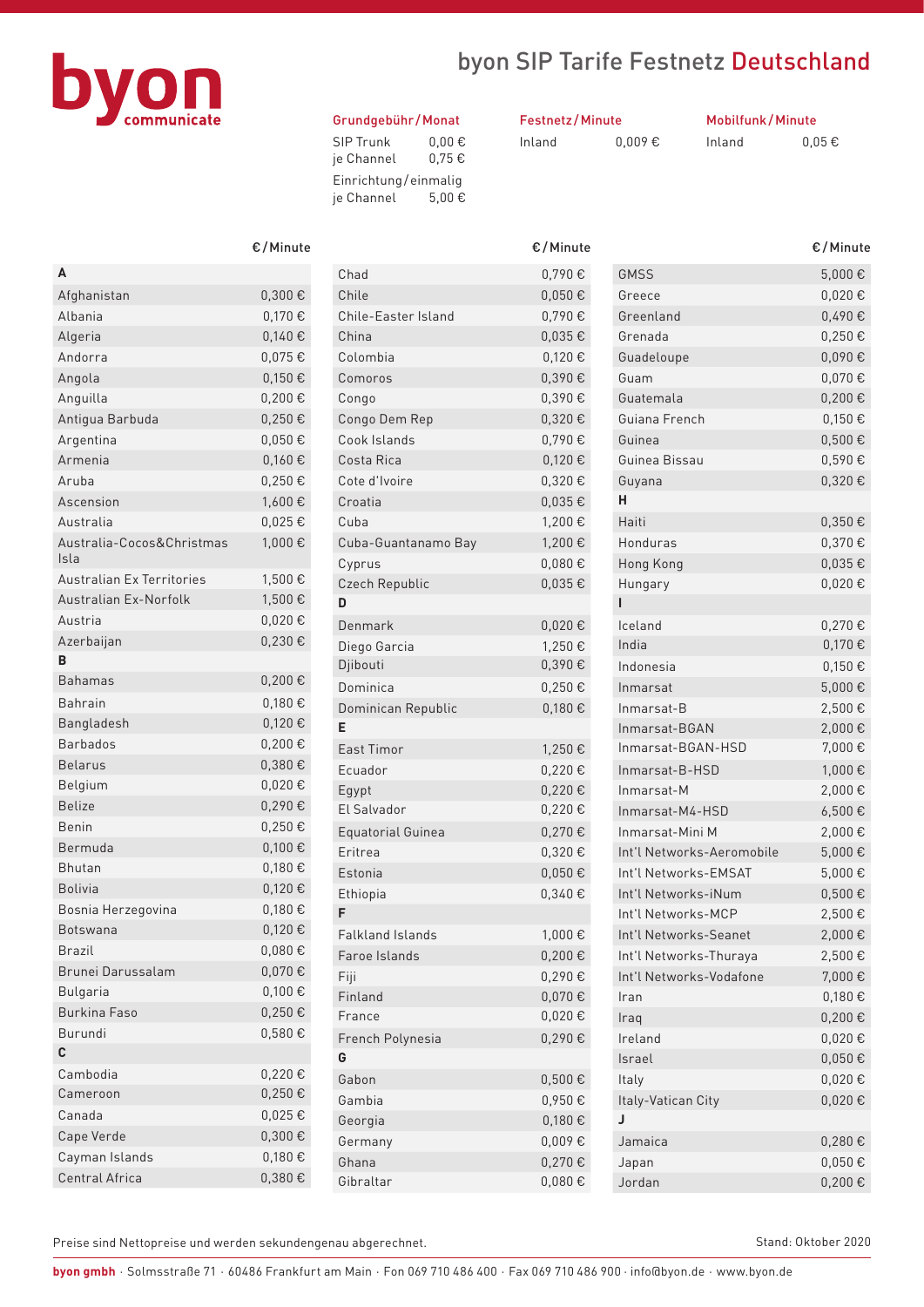## byon SIP Tarife Festnetz Deutschland



|                        | c/miliute   |
|------------------------|-------------|
| Κ                      |             |
| Kazakhstan             | 0,150€      |
| Kenya                  | 0,250€      |
| Kiribati               | 0,950€      |
| Korea Dem People's Rep | 0,950€      |
| Korea Republic of      | $0,050 \in$ |
| Kuwait                 | 0,120€      |
| Kyrgyzstan             | 0,200€      |
| L                      |             |
| Laos PDR               | 0,100€      |
| Latvia                 | $0,050 \in$ |
| Lebanon                | 0,150€      |
| Lesotho                | $0,250 \in$ |
| Liberia                | 0,390€      |
| Libya                  | 0,250€      |
| Liechtenstein          | 0,090€      |
| Lithuania              | $0,050 \in$ |
|                        |             |
| Luxembourg<br>М        | 0,025€      |
| Macao                  | 0,100€      |
| Macedonia              |             |
|                        | 0,290€      |
| Madagascar             | 0,690€      |
| Malawi                 | 0,220€      |
| Malaysia               | $0,050 \in$ |
| Maldives               | 0,790€      |
| Mali                   | 0,320€      |
| Malta                  | 0,035€      |
| Marshall Islands       | 0,320€      |
| Martinique             | 0,090€      |
| Mauritania             | 0,450€      |
| Mauritius              | 0,120€      |
| Mayotte                | 0,170€      |
| Mexico                 | $0,100 \in$ |
| Micronesia             | 0,320€      |
| Moldova                | 0,250€      |
| Monaco                 | 0,100€      |
| Mongolia               | 0,100€      |
| Montenegro             | 0,150€      |
| Montserrat             | 0,260€      |
| Morocco                | 0,230€      |
| Mozambique             | 0,150€      |
| Myanmar                | 0,390€      |
| N                      |             |
| Namibia                | 0,150€      |
| Nauru                  | 0,950€      |
| Nepal                  | 0,320€      |
| Netherlands            | 0,020€      |
| Netherlands Antilles   | 0,150€      |
| New Caledonia          | 0,320€      |
| New Zealand            | 0,040€      |
|                        |             |

| €/Minute    |                       | €/Minute    |                              | €/Minute    |
|-------------|-----------------------|-------------|------------------------------|-------------|
|             | Nicaragua             | $0,250 \in$ | St Pierre and Miquelon       | 0,450€      |
| 0,150€      | Niger                 | $0,350 \in$ | <b>St Vincent Grenadines</b> | $0,260 \in$ |
| 0,250€      | Nigeria               | 0,120€      | Sudan                        | 0,220€      |
| 0,950€      | Niue Islands          | 0,950€      | Suriname                     | 0,290€      |
| 0,950€      | Northern Mariana      | 0,390€      | Swaziland                    | 0,190€      |
| $0,050 \in$ | Norway                | 0,020€      | Sweden                       | $0,020 \in$ |
| 0,120€      | $\mathbf 0$           |             | Switzerland                  | $0,250 \in$ |
| $0,200 \in$ | <b>Oman</b>           | 0,220€      | Syria                        | $0,350 \in$ |
|             | P                     |             | т                            |             |
| 0,100€      | Pakistan              | 0,220€      | Taiwan                       | 0,040€      |
| $0,050 \in$ | Palau                 | 0,450€      | Tajikistan                   | $0,200 \in$ |
| 0,150€      | Palestine             | 0,190€      | Tanzania                     | $0,270 \in$ |
| 0,250€      | Panama                | 0,170€      | Thailand                     | $0,070 \in$ |
| 0,390€      | Papua New Guinea      | 0,790€      | Togo                         | $0,350 \in$ |
| 0,250€      | Paraguay              | 0,170€      | Tokelau                      | 1,450€      |
| 0,090€      | Peru                  | 0,080€      | Tonga                        | $0,450 \in$ |
| $0,050 \in$ | Philippines           | $0,200 \in$ | Trinidad and Tobago          | $0,250 \in$ |
| $0,025 \in$ | Poland                | 0,030€      | Tunisia                      | $0,450 \in$ |
|             | Portugal              | 0,030€      | Turkey                       | $0,070 \in$ |
| 0,100€      | Puerto Rico           | $0,050 \in$ | Turkey-Northern Cyprus       | $0,070 \in$ |
| 0,290€      | Q                     |             | Turkmenistan                 | 0,190€      |
| 0,690€      | Qatar                 | $0,350 \in$ | <b>Turks and Caicos</b>      | $0,280 \in$ |
| 0,220€      | R                     |             | Tuvalu                       | 0,790€      |
| $0,050 \in$ | Reunion               | 0,390€      | U                            |             |
| 0,790€      | Romania               | 0,030€      | Uganda                       | $0,350 \in$ |
| 0,320€      | Russia                | 0,080€      | Ukraine                      | 0,140€      |
| $0,035 \in$ | Rwanda                | $0,350 \in$ | <b>United Arab Emirates</b>  | 0,290€      |
| 0,320€      | S                     |             | United Kingdom               | 0,020€      |
| 0,090€      | Samoa American        | 0,100€      | Uruguay                      | $0,120 \in$ |
| 0,450€      | Samoa Western         | 0,690€      | <b>USA</b>                   | $0,025 \in$ |
| 0,120€      | San Marino            | 0,050€      | USA-Alaska                   | $0,050 \in$ |
| 0,170€      | Sao Tome and Principe | 0,950€      | USA-Hawaii                   | $0,025 \in$ |
| $0,100 \in$ | Saudi Arabia          | 0,220€      | Uzbekistan                   | $0,140 \in$ |
| 0,320€      | Senegal               | $0,450 \in$ | V                            |             |
| $0,250 \in$ | Serbia                | 0,180€      | Vanuatu                      | 0,540€      |
| 0,100€      | Seychelles            | 0,490€      | Venezuela                    | $0,070 \in$ |
| 0,100€      | Sierra Leone          | $0,530 \in$ | Vietnam                      | $0,260 \in$ |
| 0,150€      | Singapore             | 0,030€      | Virgin Islands British       | $0,250 \in$ |
| 0,260€      | Sint Maarten          | 0,200€      | Virgin Islands United States | $0,040 \in$ |
| $0,230 \in$ | Slovakia              | $0,030 \in$ | W                            |             |
| $0,150 \in$ | Slovenia              | 0,170€      | Wallis and Futuna            | $0,790 \in$ |
| 0,390€      | Solomon Islands       | 0,990€      | Y                            |             |
|             | Somalia               | 0,490€      | Yemen                        | $0,190 \in$ |
| 0,150€      | South Africa          | $0,090 \in$ | Z                            |             |
| $0,950 \in$ | South Sudan           | 0,320€      | Zambia                       | 0,140€      |
| $0,320 \in$ | Spain                 | $0,020 \in$ | Zimbabwe                     | $0,120 \in$ |
| $0,020 \in$ | Sri Lanka             | 0,190€      |                              |             |
| $0,150 \in$ | St Helena             | 1,250€      |                              |             |
| $0,320 \in$ | St Kitts and Nevis    | $0,260 \in$ |                              |             |
| $0,040 \in$ | St Lucia              | $0,250 \in$ |                              |             |
|             |                       |             |                              |             |

|                                   | €/Minute    |
|-----------------------------------|-------------|
| St Pierre and Miquelon            | 0,450€      |
| <b>St Vincent Grenadines</b>      | $0,260 \in$ |
| Sudan                             | 0.220€      |
| Suriname                          | 0,290€      |
| Swaziland                         | 0,190€      |
| Sweden                            | 0,020€      |
| Switzerland                       | $0,250 \in$ |
| Syria                             | 0,350€      |
| т                                 |             |
| Taiwan                            | 0,040€      |
| Tajikistan                        | $0,200 \in$ |
| Tanzania                          | 0,270€      |
| Thailand                          | 0,070€      |
| Togo                              | 0,350€      |
| Tokelau                           | 1,450€      |
| Tonga                             | 0,450€      |
| <b>Trinidad and Tobago</b>        | 0,250€      |
| Tunisia                           | $0.450 \in$ |
| Turkey                            | 0,070€      |
| Turkey-Northern Cyprus            | 0,070€      |
| Turkmenistan                      | 0,190€      |
| <b>Turks and Caicos</b>           | 0,280€      |
| Tuvalu                            | 0,790€      |
| U                                 |             |
| Uganda                            | $0,350 \in$ |
| Ukraine                           | 0,140€      |
| <b>United Arab Emirates</b>       | 0,290€      |
| United Kingdom                    | 0,020€      |
| Uruguay                           | 0,120€      |
| <b>USA</b>                        | $0,025 \in$ |
| USA-Alaska                        | 0,050€      |
| USA-Hawaii                        | 0,025€      |
| Uzbekistan                        | 0,140€      |
| V                                 |             |
| Vanuatu                           | 0,540€      |
| Venezuela                         | 0,070€      |
| Vietnam                           | $0,260 \in$ |
| Virgin Islands British            | $0,250 \in$ |
| Virgin Islands United States<br>W | 0,040€      |
| <b>Wallis and Futuna</b><br>Υ     | 0,790€      |
| Yemen                             | 0,190€      |
| Z                                 |             |
| Zambia                            | 0,140€      |
| Zimbabwe                          | 0,120€      |
|                                   |             |

Preise sind Nettopreise und werden sekundengenau abgerechnet.

Stand: Oktober 2020

**byon gmbh** · Solmsstraße 71 · 60486 Frankfurt am Main · Fon 069 710 486 400 · Fax 069 710 486 900 · info@byon.de · www.byon.de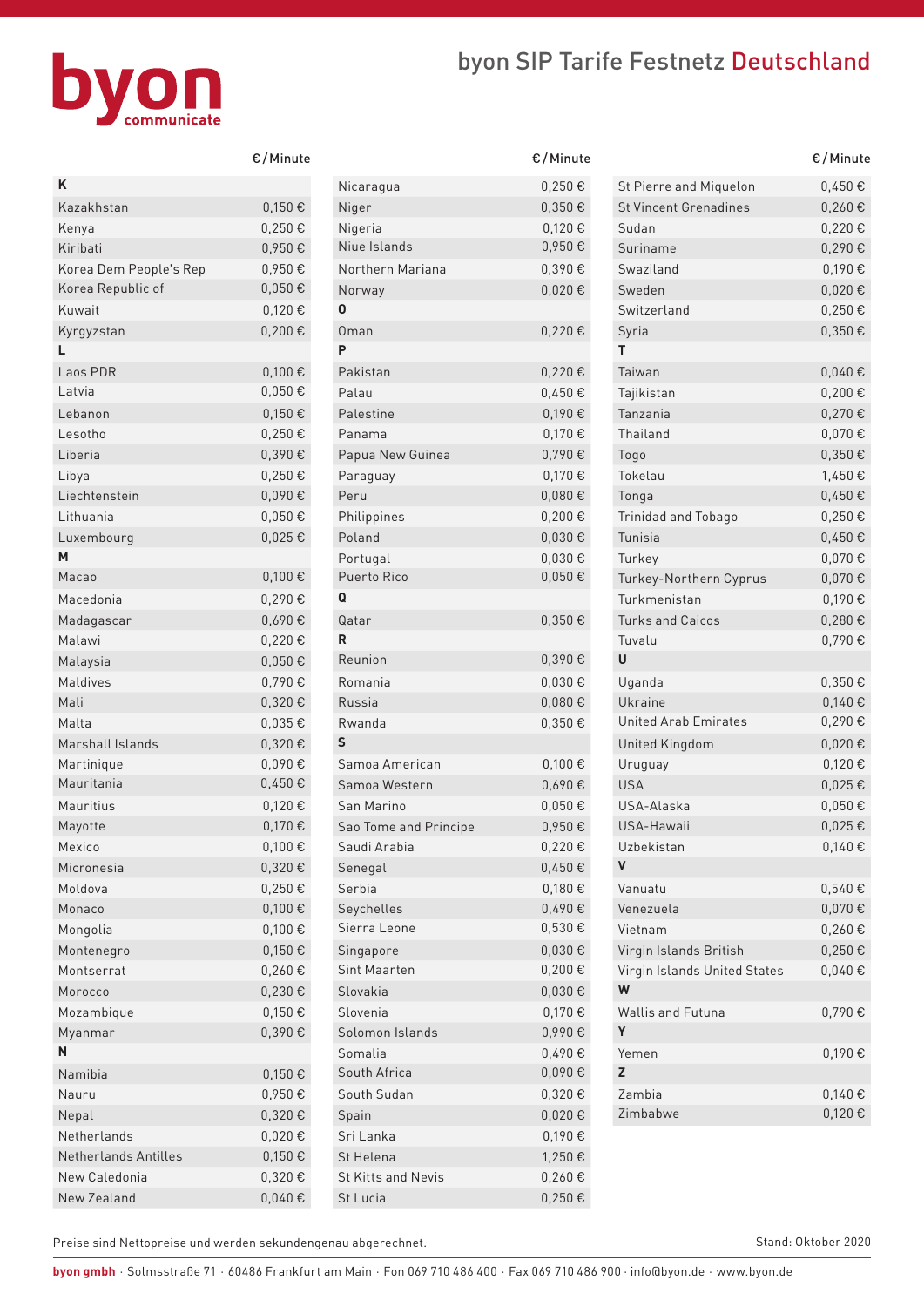

### byon SIP Tarife Mobilfunk Deutschland

#### Grundgebühr /Monat

| <b>SIP Trunk</b><br>je Channel | $0.00 \in$<br>0.75€ |
|--------------------------------|---------------------|
| Einrichtung/einmalig           |                     |
| je Channel                     | 5.00€               |

| <b>Festnetz/Minute</b> |             |  |
|------------------------|-------------|--|
| Inland                 | $0.009 \in$ |  |

Mobilfunk/Minute

Inland  $0,05 \in$ 

|                            | €/Minute    |
|----------------------------|-------------|
| Α                          |             |
| Afghanistan-Mobile         | 0,300€      |
| Albania-Mobile             | 0,350€      |
| Algeria-Mobile             | 0,350€      |
| Andorra-Mobile             | 0,240€      |
| Angola-Mobile              | 0,290€      |
| Argentina-Mobile           | 0,270€      |
| Armenia-Mobile             | 0,240€      |
| Australia-Mobile           | 0,240€      |
| Austria-Mobile             | 0,050€      |
| Azerbaijan-Mobile          | 0,380€      |
| в                          |             |
| Bahrain-Mobile             | 0,190€      |
| Bangladesh-Mobile          | 0,130€      |
| Belarus-Mobile             | 0,390€      |
| Belgium-Mobile             | 0,050€      |
| Benin-Mobile               | 0,250€      |
| Bolivia-Mobile             | 0,200€      |
| Bosnia H.-Mobile           | 0,490€      |
| Botswana-Mobile            | 0,250€      |
| Brazil-Mobile              | 0,250€      |
| Brunei Darussalam-Mobile   | 0,090€      |
| Bulgaria-Mobile            | 0,170€      |
| <b>Burkina Faso-Mobile</b> | 0,390€      |
| Burundi-Mobile             | 0,590€      |
| C                          |             |
| Cambodia-Mobile            | 0,230€      |
| Cameroon-Mobile            | 0,350€      |
| Cape Verde-Mobile          | 0,350€      |
| Central Africa-Mobile      | 0,420€      |
| Chad-Mobile                | 0,420€      |
| Chile-Mobile               | 0,190€      |
| China-Mobile               | $0,050 \in$ |
| Colombia-Mobile            | 0,120€      |
| Comoros-Mobile             | 0,490€      |
| Congo Dem Rep-Mobile       | 0,390€      |
| Congo-Mobile               | 0,490€      |
| Costa Rica-Mobile          | 0,120€      |
| Cote d'Ivoire-Mobile       | 0,450€      |
| Croatia-Mobile             | 0,150€      |
| Cuba-Mobile                | 1.250€      |
| Cyprus-Mobile              | 0,090€      |
| Czech Republic-Mobile      | 0,120€      |

|                           | $\epsilon$ / Miliute |
|---------------------------|----------------------|
| D                         |                      |
| Denmark-Mobile            | $0,070 \in$          |
| Djibouti-Mobile           | 0,390€               |
| Dominican Republic-Mobile | $0,450 \in$          |
| Е                         |                      |
| Ecuador-Mobile            | $0,280 \in$          |
| Egypt-Mobile              | 0,190€               |
| El Salvador-Mobile        | 0,190€               |
| Eritrea-Mobile            | 0,290€               |
| Estonia-Mobile            | 0,220€               |
| Ethiopia-Mobile           | 0,340€               |
| F                         |                      |
| Finland-Mobile            | 0,070€               |
| France-Mobile             | 0,070€               |
| G                         |                      |
| Gabon-Mobile              | 0,520€               |
| Gambia-Mobile             | 0.950€               |
| Georgia-Mobile            | 0,180€               |
| Germany-Mobile            | 0,050€               |
| Ghana-Mobile              | 0,250€               |
| Gibraltar-Mobile          | 0.220€               |
| Greece-Mobile             | 0,070€               |
| Greenland-Mobile          | $0,580 \in$          |
| Grenada-Mobile            | 0,250€               |
| Guadeloupe-Mobile         | 0,270€               |
| Guatemala-Mobile          | 0,190€               |
| Guiana French-Mobile      | 0,320€               |
| Guinea Bissau-Mobile      | 0,690€               |
| Guinea-Mobile             | 0,560€               |
| н                         |                      |
| Haiti-Mobile              | 0,390€               |
| Honduras-Mobile           | 0,290€               |
| Hong Kong-Mobile          | $0,050 \in$          |
| Hungary-Mobile            | $0,060 \in$          |
|                           |                      |
| Iceland-Mobile            | 0,380€               |
| India-Mobile              | 0,160€               |
| Indonesia-Mobile          | $0,160 \in$          |
| Iran-Mobile               | 0.290€               |
| Iraq-Mobile               | 0,290€               |
| Ireland-Mobile            | 0,100€               |
| Israel-Mobile             | 0,150€               |
| Israel-Palestine-Mobile   | $0,250 \in$          |

| €/Minute    |                           | €/Minute    |                          | €/Minute    |
|-------------|---------------------------|-------------|--------------------------|-------------|
|             | D                         |             | Italy-Mobile             | $0,050 \in$ |
| 0,300€      | Denmark-Mobile            | 0,070€      | J                        |             |
| 0,350€      | Djibouti-Mobile           | 0,390€      | Jamaica-Mobile           | 0,260€      |
| $0,350 \in$ | Dominican Republic-Mobile | 0,450€      | Japan-Mobile             | 0,170€      |
| 0,240€      | E                         |             | Jordan-Mobile            | 0,490€      |
| 0,290€      | Ecuador-Mobile            | 0,280€      | K                        |             |
| 0,270€      | Egypt-Mobile              | 0,190€      | Kazakhstan-Mobile        | 0,190€      |
| 0,240€      | El Salvador-Mobile        | 0,190€      | Kenya-Mobile             | $0,350 \in$ |
| 0,240€      | Eritrea-Mobile            | 0,290€      | Korea Republic of-Mobile | 0,080€      |
| $0,050 \in$ | Estonia-Mobile            | 0,220€      | Kuwait-Mobile            | $0,140 \in$ |
| 0,380€      | Ethiopia-Mobile           | 0,340€      | Kyrgyzstan-Mobile        | 0,210€      |
|             | F                         |             | L                        |             |
| 0,190€      | Finland-Mobile            | 0,070€      | Laos PDR-Mobile          | $0,100 \in$ |
| 0,130€      | France-Mobile             | $0,070 \in$ | Latvia-Mobile            | 0,240€      |
| 0,390€      | G                         |             | Lebanon-Mobile           | 0,240€      |
| $0,050 \in$ | Gabon-Mobile              | 0,520€      | Liberia-Mobile           | 0,450€      |
| 0,250€      | Gambia-Mobile             | 0,950€      | Libya-Mobile             | 0,320€      |
| 0,200€      | Georgia-Mobile            | $0,180 \in$ | Liechtenstein-Mobile     | 0,270€      |
| 0,490€      | Germany-Mobile            | 0,050€      | Lithuania-Mobile         | 0,210€      |
| 0,250€      | Ghana-Mobile              | 0,250€      | Luxembourg-Mobile        | $0,240 \in$ |
| $0,250 \in$ | Gibraltar-Mobile          | 0,220€      | M                        |             |
| 0,090€      | Greece-Mobile             | 0,070€      | Macao-Mobile             | 0,100€      |
| 0,170€      | Greenland-Mobile          | 0,580€      | Macedonia-Mobile         | 0,390€      |
| $0,390 \in$ | Grenada-Mobile            | 0,250€      | Madagascar-Mobile        | $0,690 \in$ |
| 0,590€      | Guadeloupe-Mobile         | 0,270€      | Malawi-Mobile            | 0,390€      |
|             | Guatemala-Mobile          | 0,190€      | Malaysia-Mobile          | 0,090€      |
| 0,230€      | Guiana French-Mobile      | 0,320€      | Mali-Mobile              | 0,290€      |
| $0,350 \in$ | Guinea Bissau-Mobile      | 0,690€      | Malta-Mobile             | $0,120 \in$ |
| 0,350€      | Guinea-Mobile             | $0,560 \in$ | Martinique-Mobile        | $0,350 \in$ |
| 0,420€      | н                         |             | Mauritania-Mobile        | 0,690€      |
| 0,420€      | Haiti-Mobile              | 0,390€      | Mauritius-Mobile         | 0,190€      |
| 0,190€      | Honduras-Mobile           | 0,290€      | Mayotte-Mobile           | 0,210€      |
| $0,050 \in$ | Hong Kong-Mobile          | 0,050€      | Mexico-Mobile            | 0,080€      |
| 0,120€      | Hungary-Mobile            | 0,060€      | Moldova-Mobile           | 0,290€      |
| 0,490€      | T                         |             | Monaco-Mobile            | 0,360€      |
| $0,390 \in$ | Iceland-Mobile            | 0,380€      | Mongolia-Mobile          | $0,090 \in$ |
| 0,490€      | India-Mobile              | $0,160 \in$ | Montenegro-Mobile        | $0,350 \in$ |
| 0,120€      | Indonesia-Mobile          | $0,160 \in$ | Morocco-Mobile           | $0,390 \in$ |
| $0,450 \in$ | Iran-Mobile               | 0,290€      | Mozambique-Mobile        | $0,190 \in$ |
| $0,150 \in$ | Iraq-Mobile               | $0,290 \in$ | Myanmar-Mobile           | $0,390 \in$ |
| 1,250€      | Ireland-Mobile            | 0,100€      | N                        |             |
| 0,090€      | Israel-Mobile             | $0,150 \in$ | Namibia-Mobile           | $0,250 \in$ |
| $0,120 \in$ | Israel-Palestine-Mobile   | $0,250 \in$ | Nepal-Mobile             | $0,190 \in$ |

Preise sind Nettopreise und werden sekundengenau abgerechnet. Für alle Verbindungen zu Mobilfunknetzen, die nicht oben aufgeführt sind, gilt der jeweilige Festnetzpreis zuzüglich 0,12 € / Min.